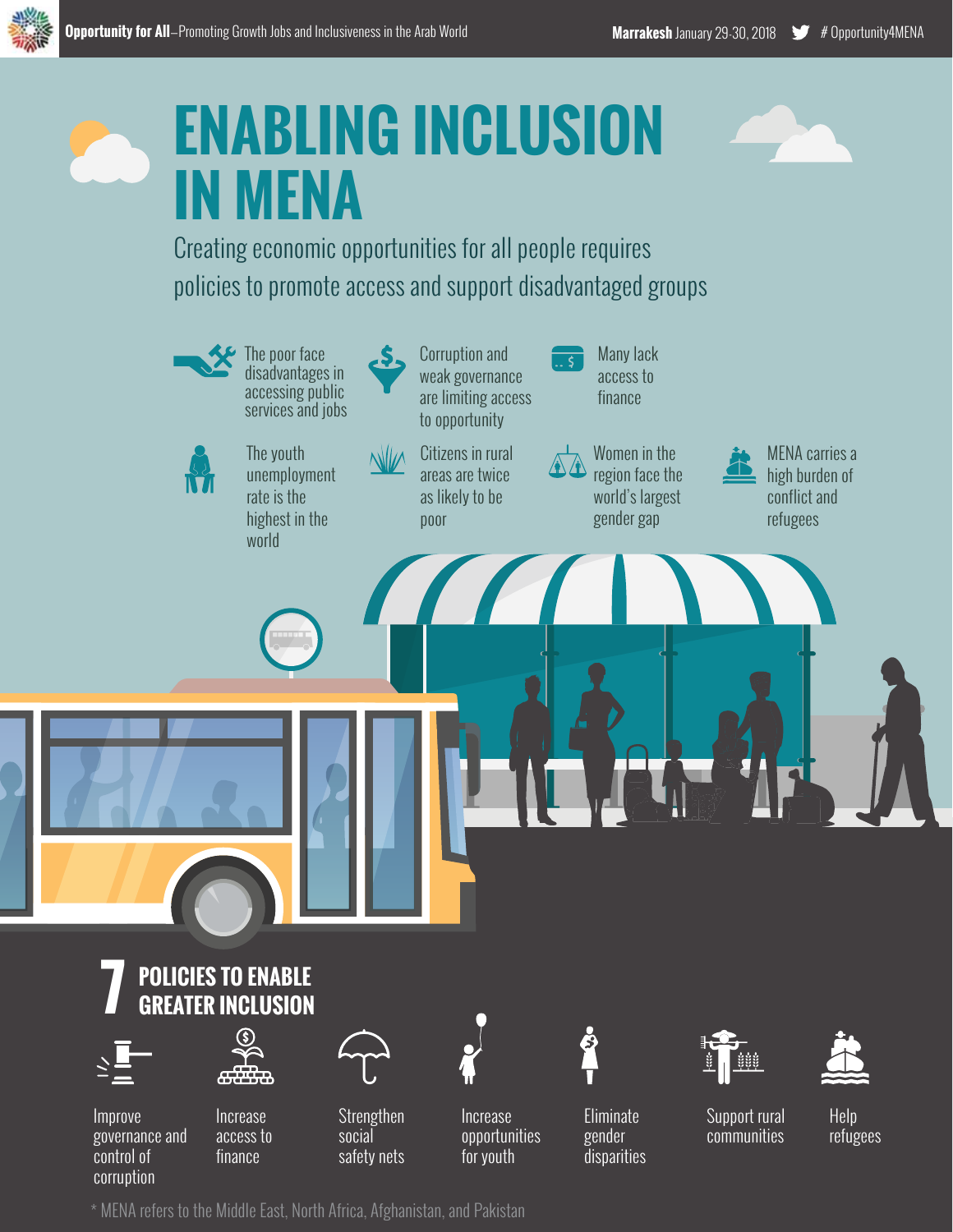

**More than 25%**

of poor children are chronically malnourished and are likely to have dropped out of school by age 16





1 Latin America and the Caribbean 2 Sub-Saharan Africa

**FACT**

3 Emerging Asia 4 Commonwealth of Independent States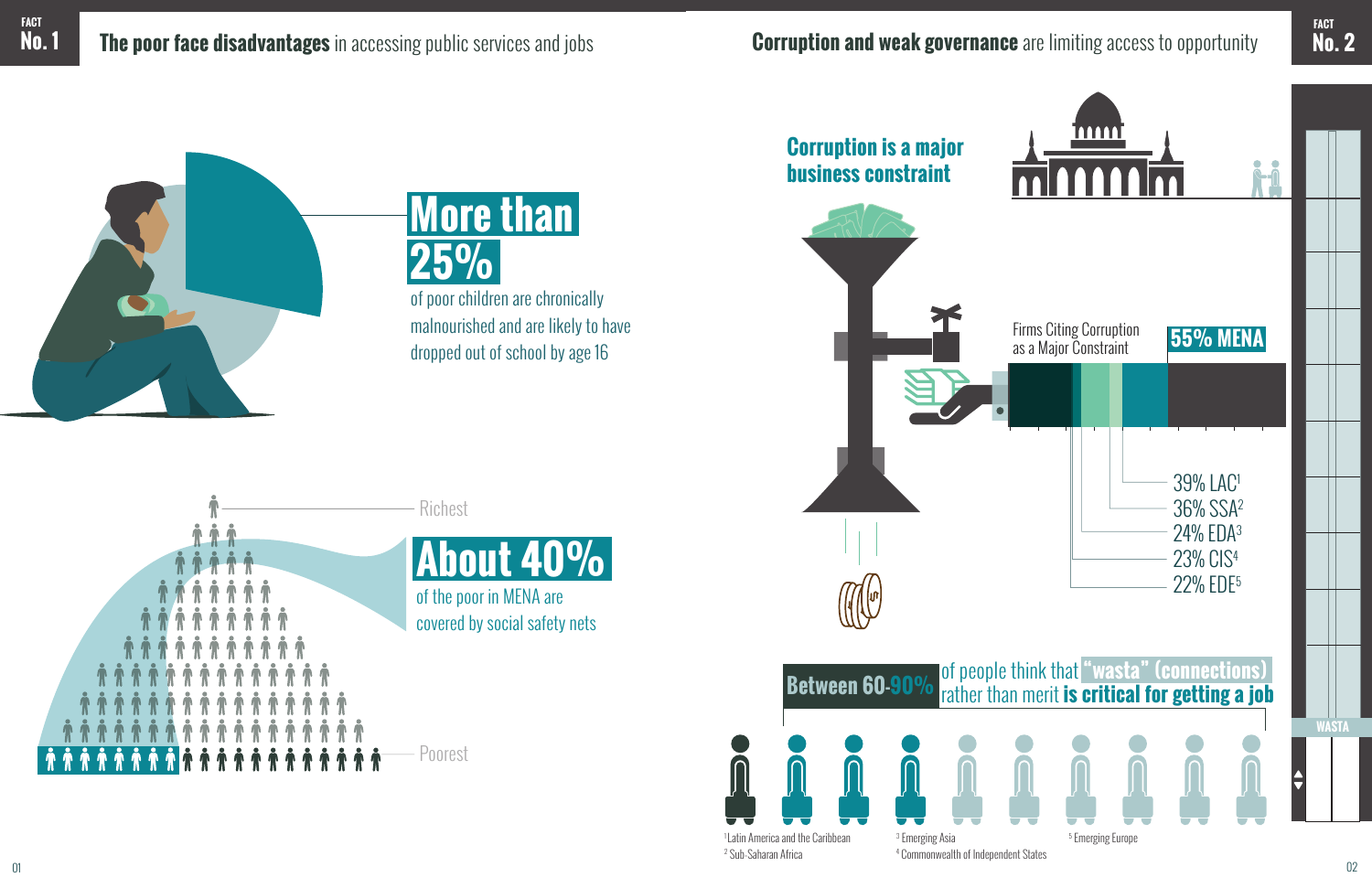

Ż



**FACT**

youth

## women

## rural communities

# people affected by conflict

### **Four groups are particularly excluded from access to economic opportunity**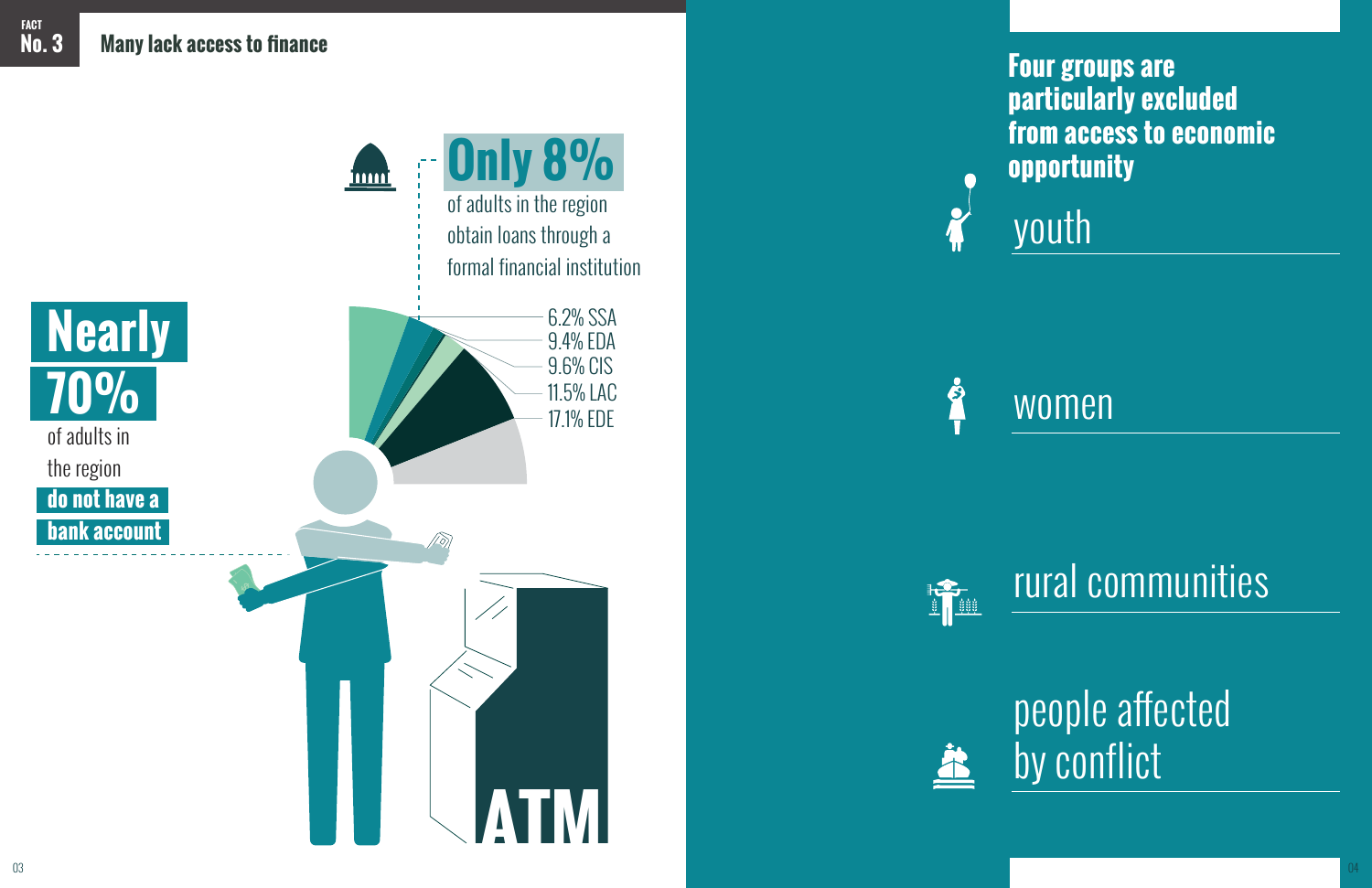**The youth unemployment rate is between** 

**30%-45%**

in eight regional countries which are home to **40 million** youth

**8 countries** fall in this range exceeding the average unest playment rate

### **No. 4 The youth unemployment rate is the highest in the world**

**FACT**

Youth Unemployment Rate, 2016

**24.6%** MENA average



30 % 20 % **18** out of the 30 countries in the world that have 10 or more legal gender differences are in MENA

Even though youth are

educated and tech-savvy,

**30% of youth** are neither

in education nor work

60 %

The region has the **greatest legal and institutional barriers** for women

**Women in the region face the world's largest gender gap**

Š

Only about of **women seek jobs, the lowest rate** among the world's regions **1 4**



**Male and Female Labor** 

**No. 5 FACT**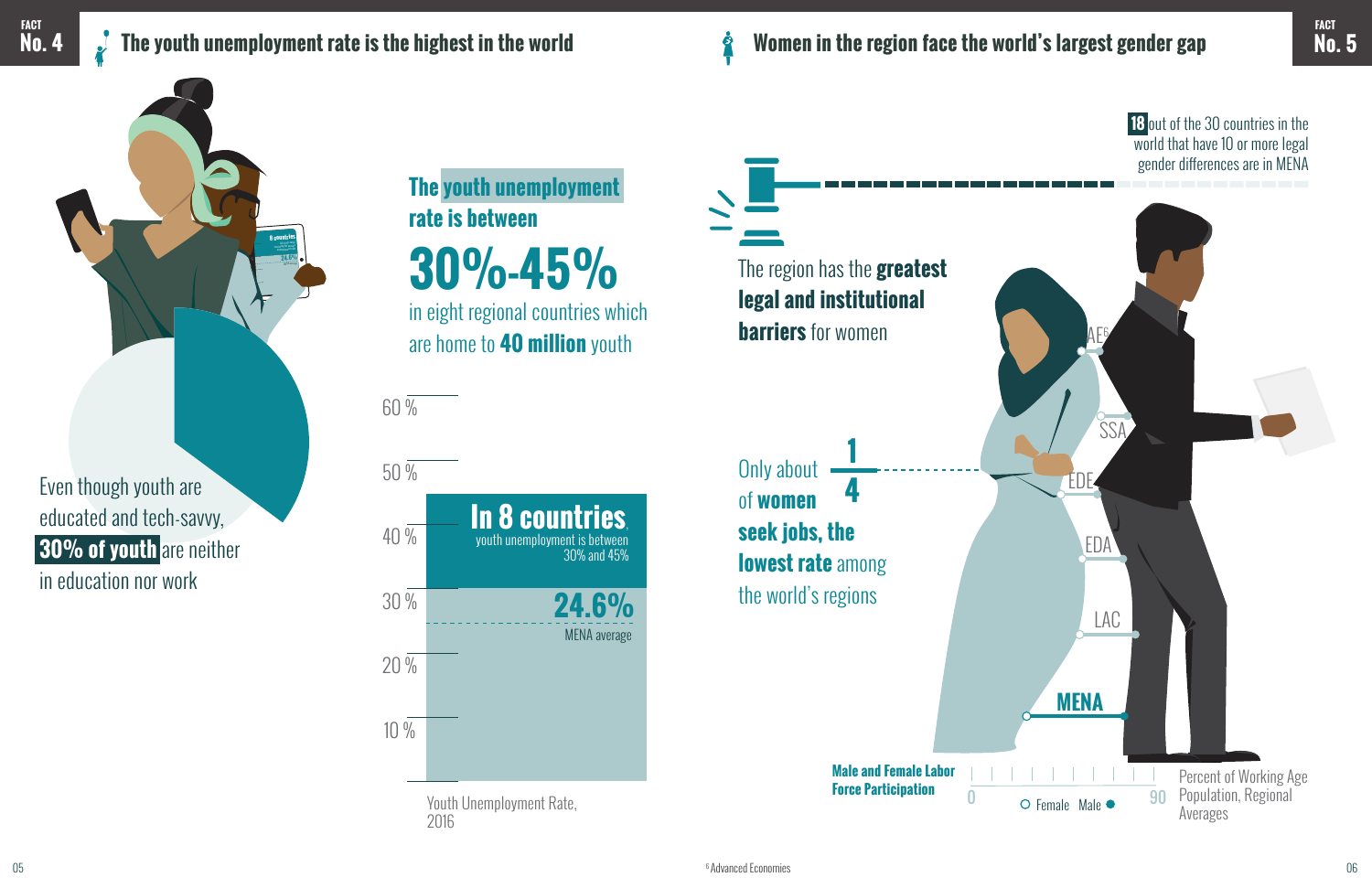Armed conflict has forced more than **10 million children out of school** in MENA

 $\bullet\bullet\bullet\bullet$ 



**Rural poverty** is concentrated in distinct geographical areas, where **access to healthcare and education** is more limited and where **human development** indicators are below national averages.





07

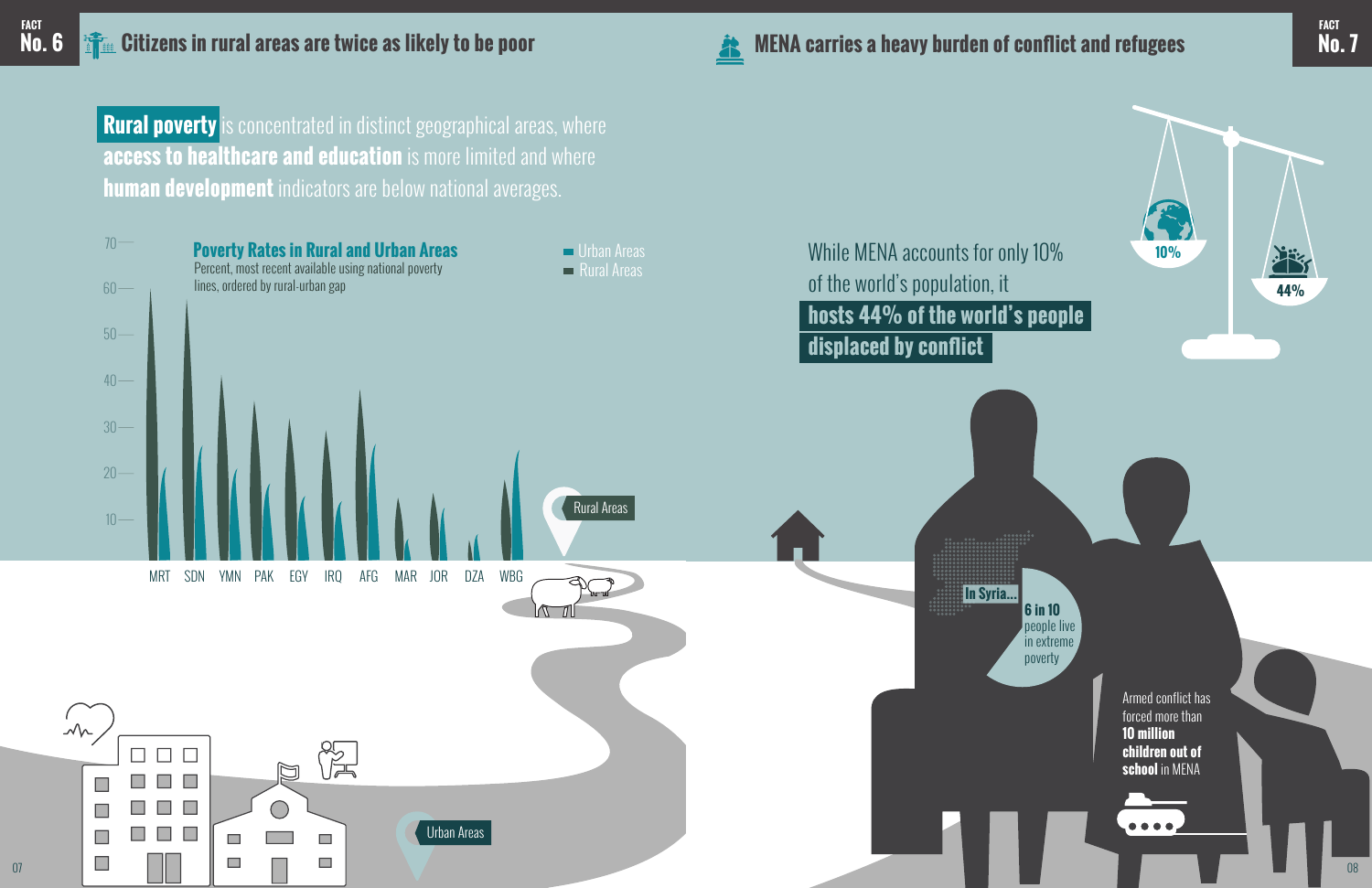